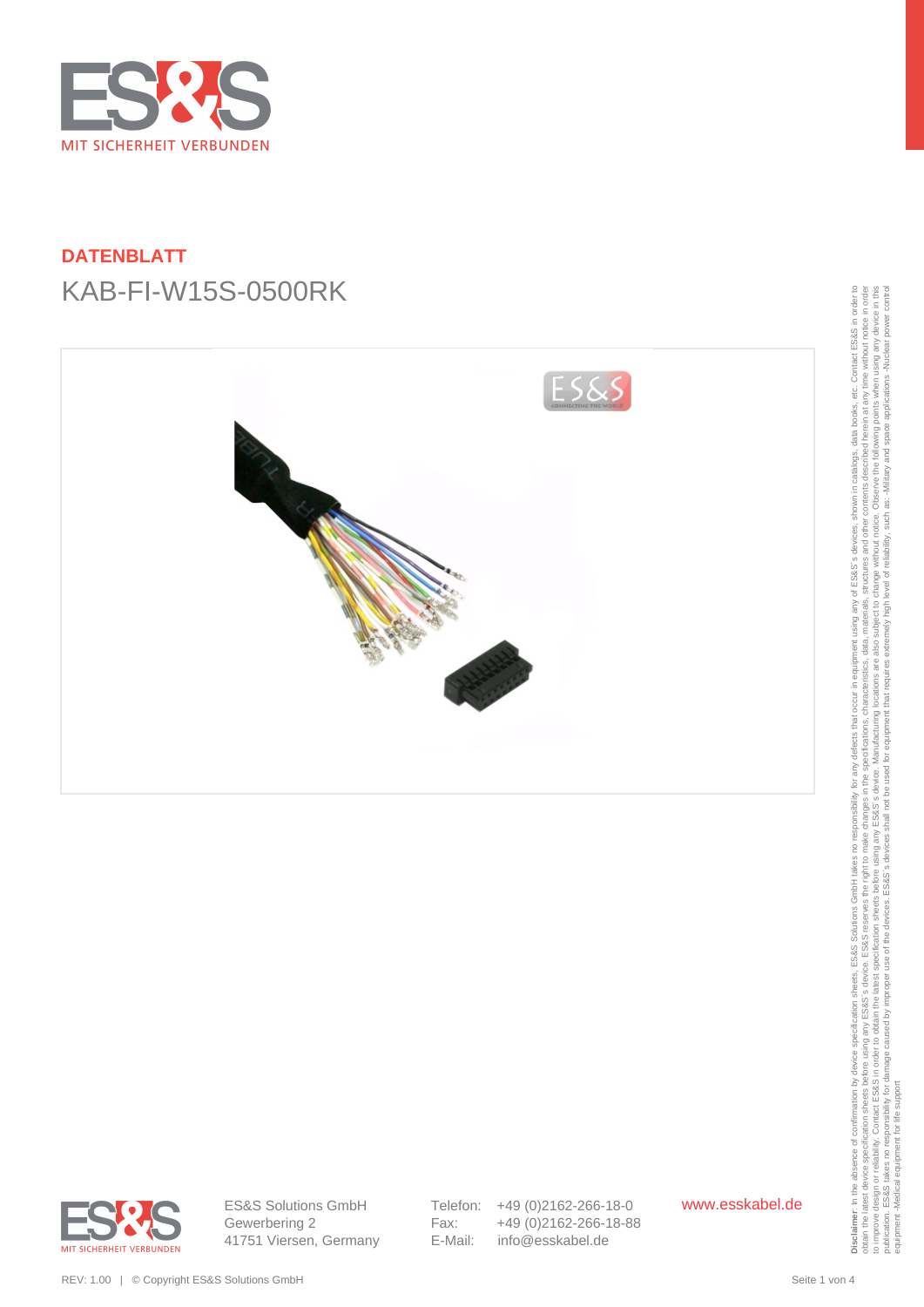

# **DATENBLATT** KAB-FI-W15S-0500RK

#### **BESCHREIBUNG**

This wiring harness allows a quick and easy connection between a display with a connector of the FI-W series and a graphics board. We supply a twisted pair round cable with 31 assembled crimp contacts and a suitable connector housing. The second side of the cable is unmachined. The connectors according to your cable plans can easily be assembled to achieve an optimum function and allocation of the pairs to the signal structures. The cable is especially suited for samples and very small series. speptia boots We supply a boots on the colleirs unrecorded to the wind 3 sustained boots on the substitute one<br>thousing The second side of the colleirs unrecorded The correction of the collection of the paints in the colle

#### **ADVANTAGES:**

- individual assembling possible
- different lengths available on short notice
- shielded
- with twisted pair
- suitable for LVDS and DVI
- **this cable will be supplied unplugged including connector housing!**

### **TECHNICAL SPECIFICATIONS:**

- $\equiv$  side 1: mounted contacts typ FI-C3-A1-15000 for connector FI-W15S, p = 1.25 mm, unplugged enclose
- side 2: unprocessed, just cut off
- round cable LTG-DCY-08X2X0,09 mm, 16-pin, shielded, grey, AWG28
- **UL 2560**

This cable is available in black, halogen-free and in various lengths.

We can also offer samples of the complete assembled ready-to-use wiring harness. We would be pleased to submit you our non-binding offer.

This cable fits to the following pin headers:

- FI-W15P-HFE
- FI-W15P-HF
- FMWA1214A-15A



ES&S Solutions GmbH Gewerbering 2 41751 Viersen, Germany Telefon: +49 (0)2162-266-18-0 Fax: +49 (0)2162-266-18-88 E-Mail: info@esskabel.de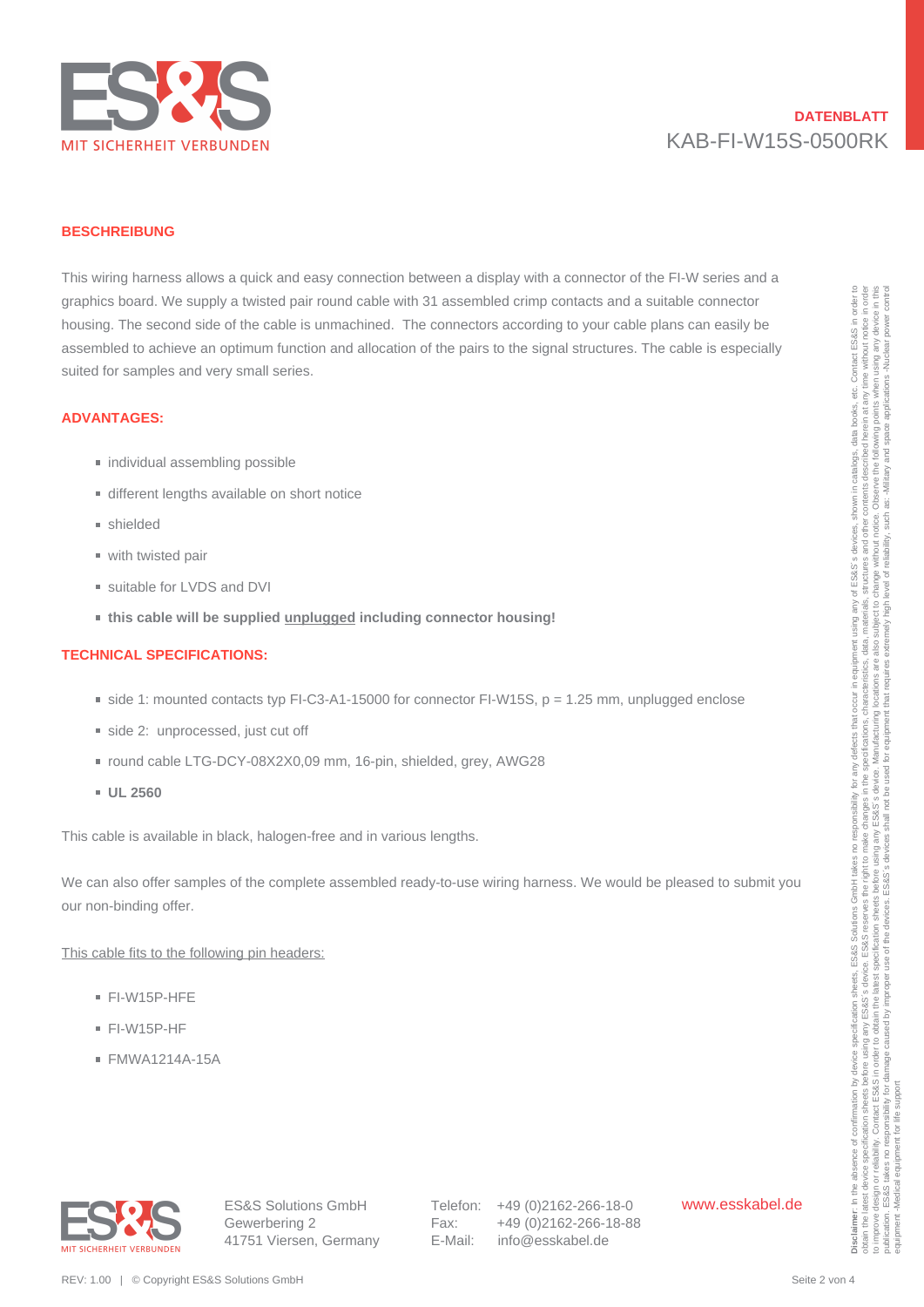

Cable assembly is compatible for:

- 679489-02
- 679489-04
- 606544-02
- 606544-04

The following electrical appliances or displays will be supported:

Renco - Drehgeber R35i



ES&S Solutions GmbH Gewerbering 2 41751 Viersen, Germany Telefon: +49 (0)2162-266-18-0 Fax: +49 (0)2162-266-18-88 E-Mail: info@esskabel.de